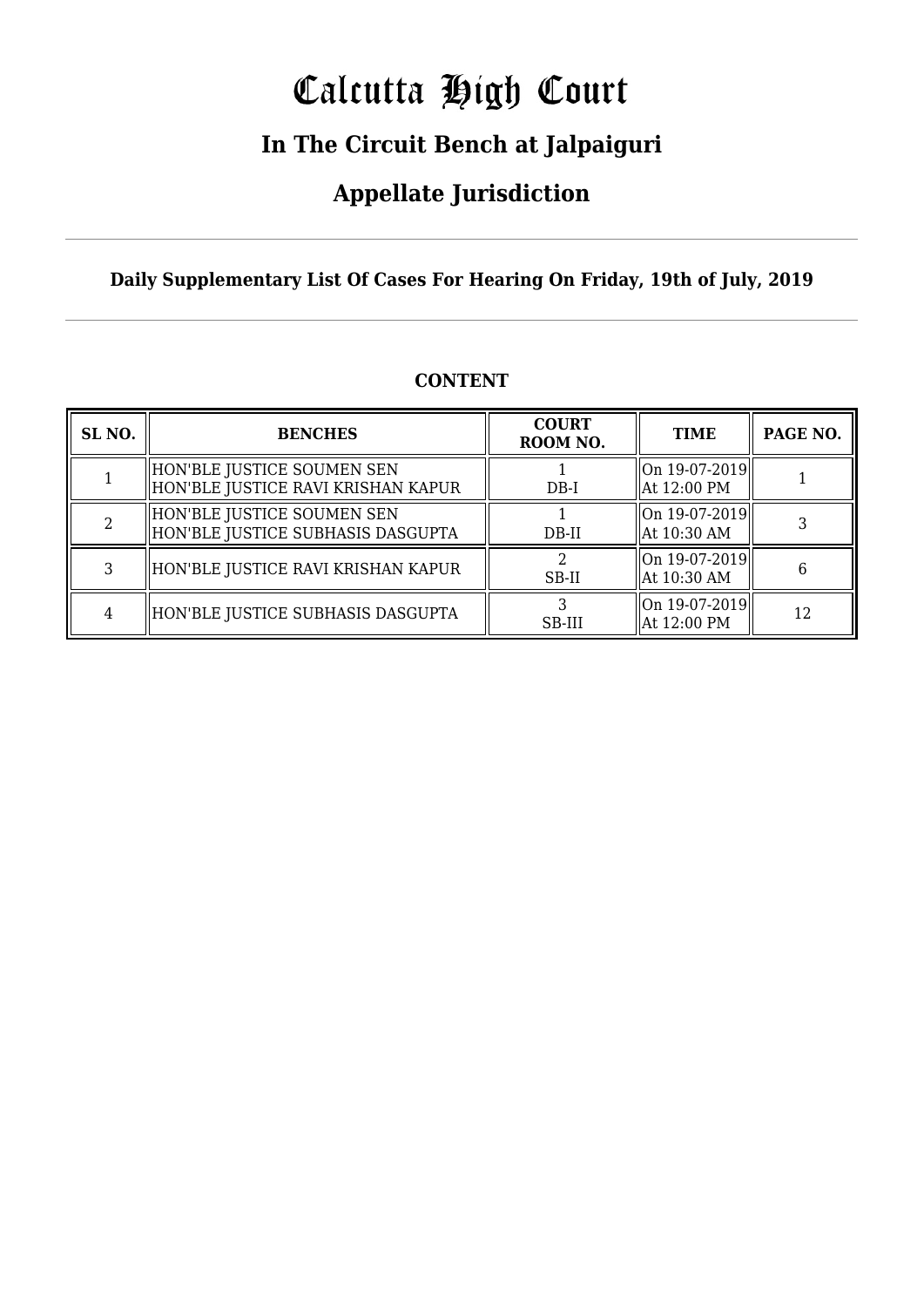

## Calcutta High Court **In The Circuit Bench at Jalpaiguri Appellate Side**

**DAILY CAUSELIST For Friday The 19th July 2019**

**COURT NO. 1**

**DIVISION BENCH (DB-I)**

**AT 12:00 PM**

**HON'BLE JUSTICE SOUMEN SEN HON'BLE JUSTICE RAVI KRISHAN KAPUR**

#### **On Friday, 19th July, 2019 will sit together and take all matters (other than Criminal matters) required to be taken up by a Division Bench**

#### **FOR ADMISSION**

| 1 | FMA/8/2019<br>$(24-07-2019)$  | ALEMA BIBI<br>VS.<br>THE NEW INDIA<br>ASSURANCE COMPANY LTD<br>AND ANR                          | <b>GOBINDA SAHA</b>  |
|---|-------------------------------|-------------------------------------------------------------------------------------------------|----------------------|
| 2 | FMA/9/2019<br>$(24-07-2019)$  | Smt. Nibha Sarkar @<br>Nibharani Sarkar<br>VS<br>United India Insurance<br>Company Ltd. And Anr | <b>GOBINDA SAHA</b>  |
| 3 | FAT/10/2019<br>$(22-07-2019)$ | PRADIP KUMAR SAHA<br>VS.<br>RAM CHANDRA SAHA AND<br>ANR.                                        | THIRTHANKAR ROY      |
| 4 | FMAT/12/2019                  | ABURANI DAS AND ORS<br>VS<br>BAJAJ ALLIANZ GENERAL<br>INSURANCE COMPANY LTD.<br>AND ANR         | <b>GOBINDA SAHA</b>  |
| 5 | MAT/14/2019                   | State of West Bengal and Ors.<br>VS<br>MD. HABIBAR RAHAMAN<br><b>SARKAR</b>                     | <b>SOUGATA MITRA</b> |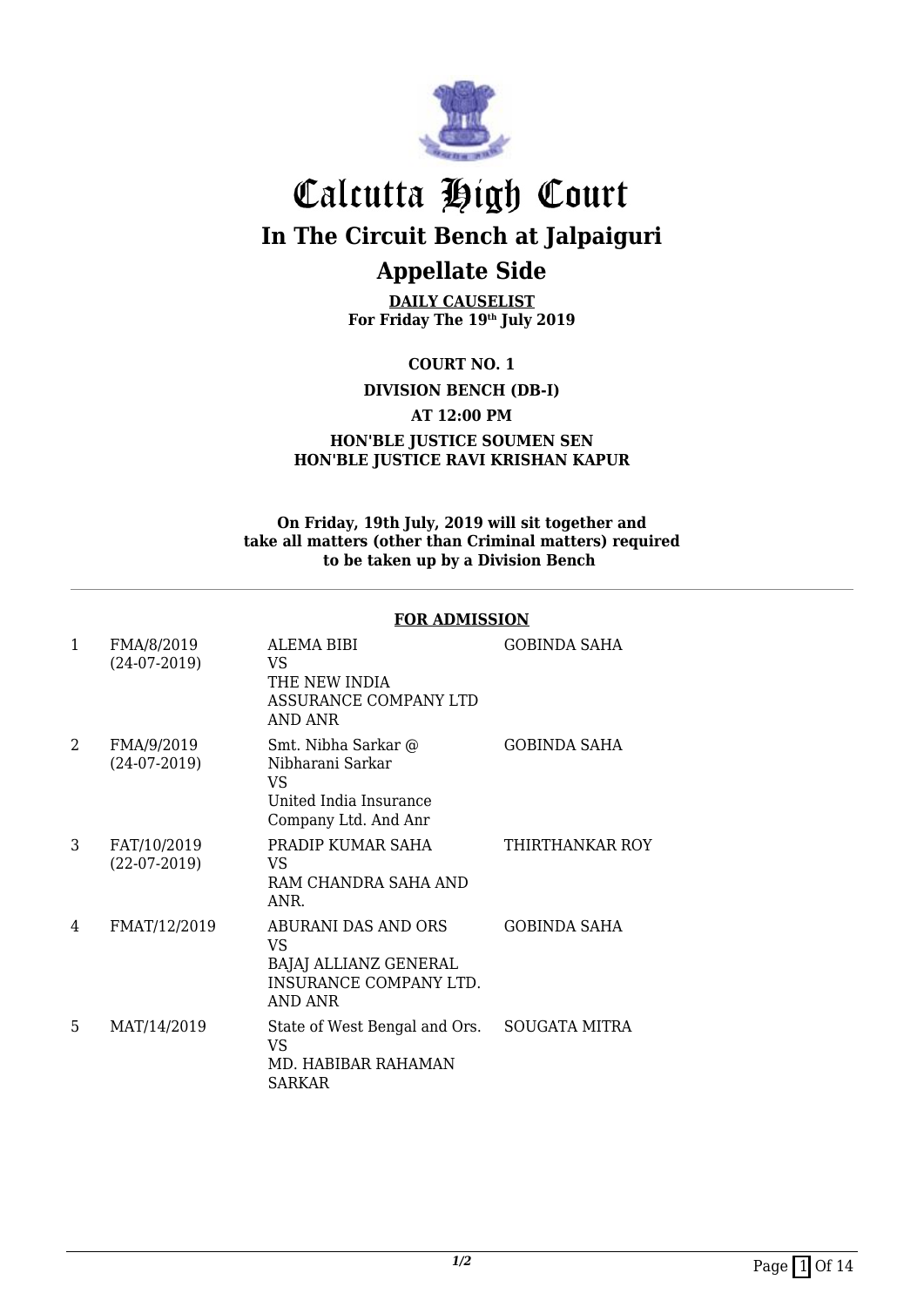| 6 | FMAT/15/2019<br>$(24-07-2019)$ | SUMILA BARMAN AND ORS<br>VS.<br>NATIONAL INSURANCE<br><b>COMPANY LTD. AND ORS</b> | MILAN CH. LASKAR                    |
|---|--------------------------------|-----------------------------------------------------------------------------------|-------------------------------------|
|   |                                | <b>APPLICATION</b>                                                                |                                     |
| 7 | IA NO. CAN/1/2019              | JAMUNA MANDAL<br>Vs<br>THE NEW INDIA                                              | <b>HASAN OMAR</b><br><b>FARUQUE</b> |
|   | In FMAT/1/2019                 | ASSURANCE COMPANY<br><b>LIMITED AND ANR</b>                                       |                                     |
|   |                                | <b>LISTED MOTION</b>                                                              |                                     |
| 8 | WP.ST/1/2019                   | PIJUSH KANTI GHOSH AND<br>ANR.<br>VS<br>State of West Bengal AND<br>ORS.          | MADHUSHRI DUTTA<br><b>MAJUMDAR</b>  |
| 9 | WP.ST/2/2019<br>$(22-07-2019)$ | RASISUL SARKAR<br>VS.<br>State of West Bengal and Ors.                            | VICTOR CHATTERJEE                   |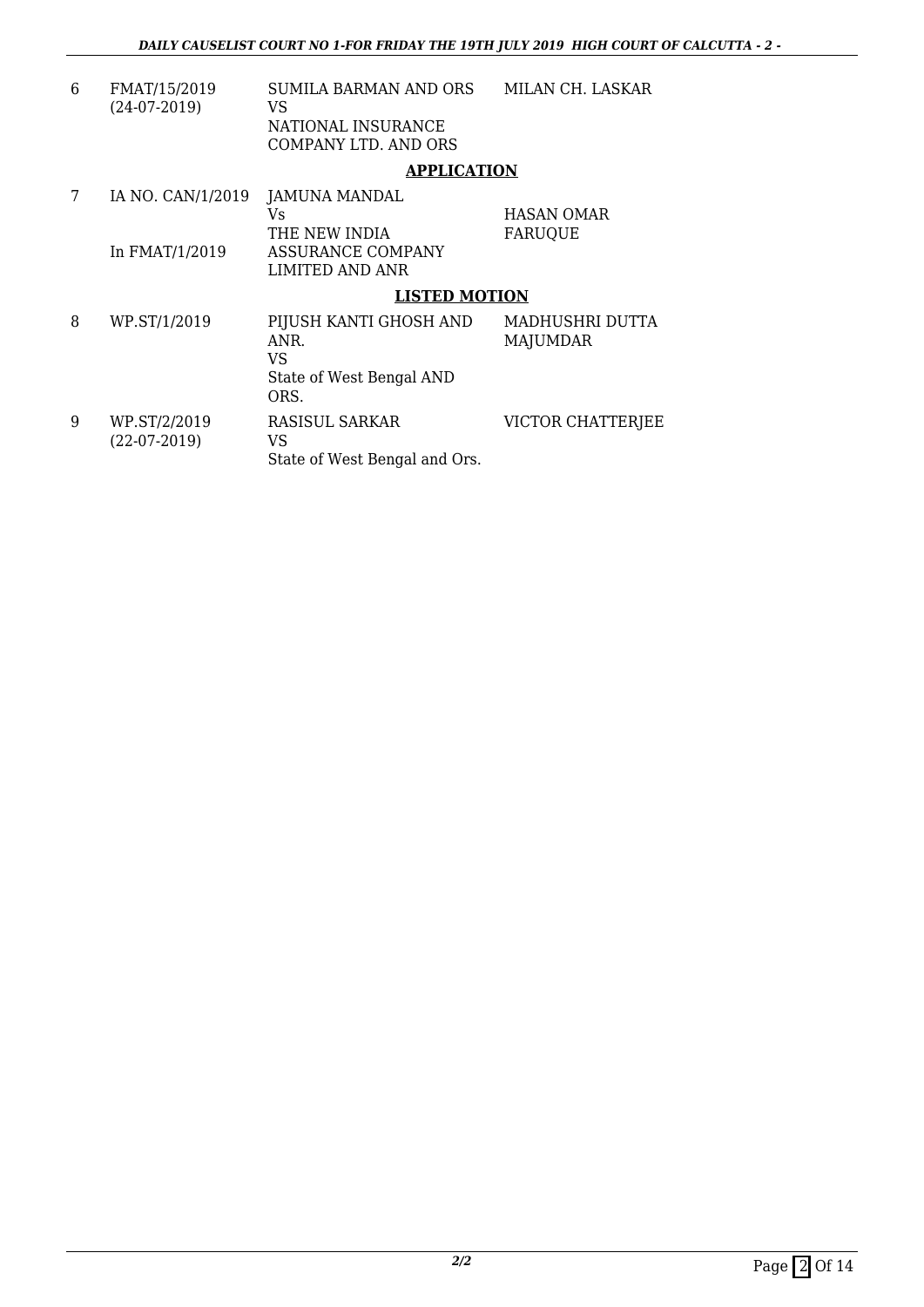

## Calcutta High Court **In The Circuit Bench at Jalpaiguri Appellate Side**

**DAILY CAUSELIST For Friday The 19th July 2019**

**COURT NO. 1**

**DIVISION BENCH (DB-II)**

**AT 10:30 AM**

#### **HON'BLE JUSTICE SOUMEN SEN HON'BLE JUSTICE SUBHASIS DASGUPTA**

**On Friday, 19th July, 2019 will sit together and take all criminal matters required to be taken up by a Division Bench** 

#### **TO BE MENTIONED**

|                |                    | TO DE MENTIONED                                                                         |                                      |
|----------------|--------------------|-----------------------------------------------------------------------------------------|--------------------------------------|
| $\mathbf{1}$   | CRM/354/2019       | ARABINDO BARMAN @<br>AROBINDO BARMAN @<br>ARABINDA BARMAN<br>VS<br>State of West Bengal | <b>ARNAB SAHA</b>                    |
|                | IA NO: CRAN/1/2019 |                                                                                         |                                      |
|                |                    |                                                                                         |                                      |
|                |                    | <b>APPLICATION FOR BAIL</b>                                                             |                                      |
| $\mathfrak{D}$ | CRM/486/2019       | <b>NARAYAN BARMAN</b><br><b>VS</b><br>State of West Bengal                              | DEBAJIT KUNDU                        |
| 3              | CRM/488/2019       | NIRMAL BARMAN                                                                           | PARTHA PRATIM                        |
|                | $(24-07-2019)$     | <b>VS</b>                                                                               | <b>SARKAR</b>                        |
|                |                    | State of West Bengal                                                                    |                                      |
| 4              | CRM/491/2019       | NIRMAL MODAK @ MADAK<br><b>VS</b>                                                       | <b>ARIJIT GHOSH</b>                  |
|                |                    | State of West Bengal                                                                    |                                      |
| 5              | CRM/496/2019       | <b>SHYAMAL GHOSH</b><br><b>VS</b>                                                       | <b>HILLOL SAHA</b><br><b>PODDER</b>  |
|                |                    | State of West Bengal                                                                    |                                      |
| 6              | CRM/497/2019       | <b>SIRAJ ANSARI</b><br><b>VS</b>                                                        | <b>AMINAR HOSSAIN</b>                |
|                |                    | State of West Bengal                                                                    |                                      |
| 7              | CRM/498/2019       | KUPHULA JAMATIA<br><b>VS</b>                                                            | <b>SWARUP KUMAR</b><br><b>MANDAL</b> |
|                |                    | State of West Bengal                                                                    |                                      |
| 8              | CRM/500/2019       | PURNA SADHAN JAMATIA<br><b>VS</b><br>State of West Bengal                               | <b>SWARUP KUMAR</b><br><b>MANDAL</b> |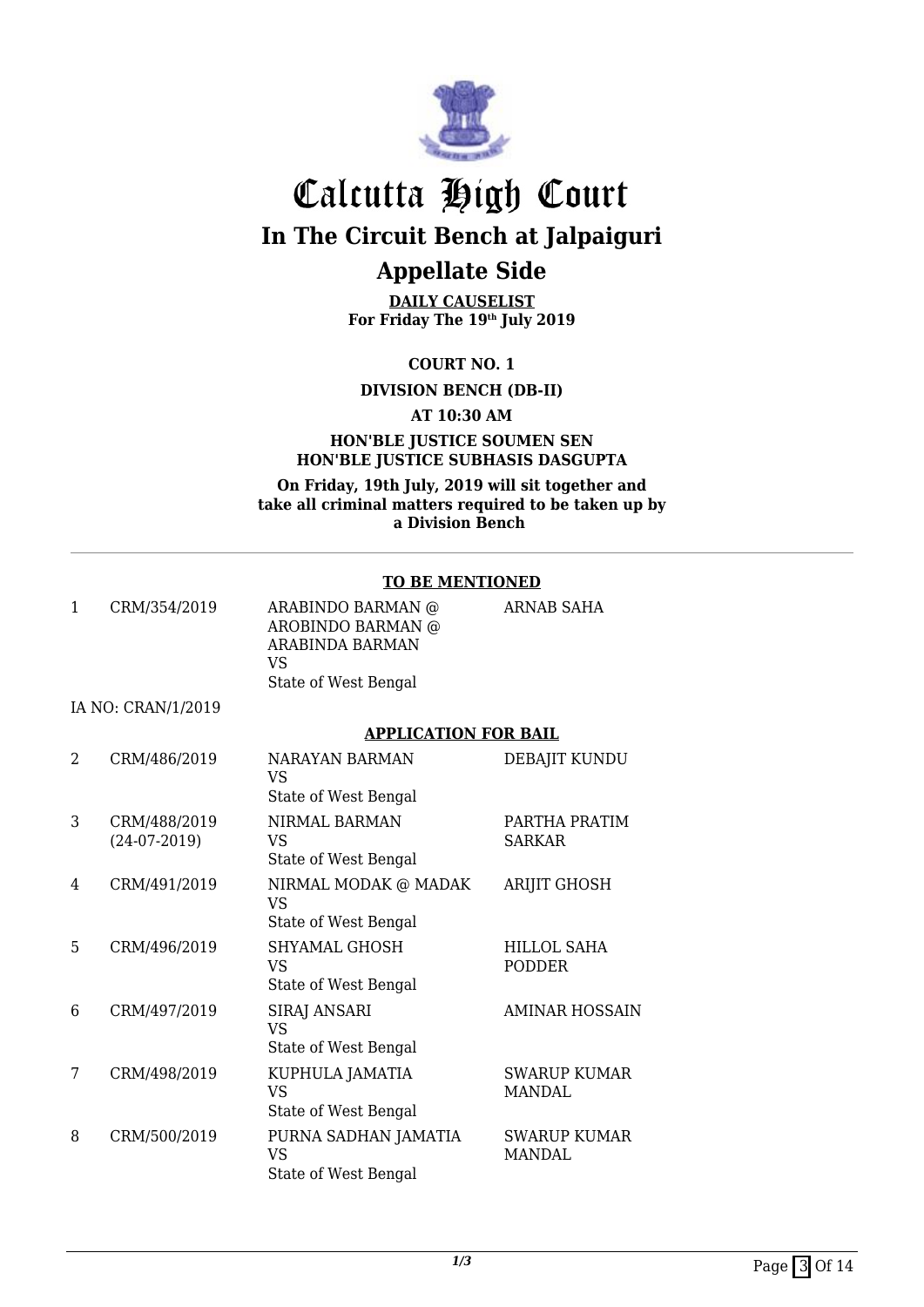| 9  | CRM/513/2019                   | DASARATH SINGH<br>PARAWAT<br><b>VS</b><br>State of West Bengal                                      | KALLAL GHOSH                            |
|----|--------------------------------|-----------------------------------------------------------------------------------------------------|-----------------------------------------|
| 10 | CRM/517/2019                   | PAWAN BRAHMA<br><b>VS</b><br>State of West Bengal                                                   | KALLAL GHOSH                            |
|    |                                | <b>CANCELLATION OF BAIL</b>                                                                         |                                         |
| 11 | CRM/490/2019                   | SANGITA ROY (SAHA)<br><b>VS</b>                                                                     | <b>KUMAR SHANTANU</b>                   |
|    |                                | State of West Bengal AND<br><b>ANR</b>                                                              |                                         |
|    |                                | <b>FOR ADMISSION</b>                                                                                |                                         |
| 12 | CRA/6/2019                     | <b>BABU MONDAL</b><br><b>VS</b><br>State of West Bengal                                             | MRS. MADHUMITA<br><b>BASAK</b>          |
|    |                                | <b>APPLICATION FOR ANTICIPATORY BAIL</b>                                                            |                                         |
| 13 | CRM/101/2019                   | SITU ROY @ GHITU ROY<br><b>VS</b>                                                                   | <b>ARNAB SAHA</b>                       |
|    |                                | State of West Bengal                                                                                |                                         |
| 14 | CRM/270/2019<br>$(23-07-2019)$ | ATANU GHOSH AND ANR.<br><b>VS</b><br>State of West Bengal                                           | Mrs. SREEMOYEE<br><b>GHOSH MAJUMDER</b> |
| 15 | CRM/472/2019                   | <b>BICK @ VICKY SINGH AND</b><br><b>ANR</b><br><b>VS</b><br>State of West Bengal                    | <b>SWARUP KUMAR</b><br><b>MANDAL</b>    |
| 16 | CRM/484/2019                   | JAMILA BIBI AND ANR<br><b>VS</b>                                                                    | <b>KALIPADA DAS</b>                     |
| 17 | CRM/485/2019                   | State of West Bengal<br>PARTHA ROY @ PARTHA<br><b>SHIL DEY</b><br><b>VS</b><br>State of West Bengal | DEBAJIT KUNDU                           |
| 18 | CRM/489/2019                   | <b>KHOKAN BISWAS</b><br><b>VS</b><br>State of West Bengal                                           | ARIJIT GHOSH                            |
| 19 | CRM/492/2019                   | <b>BASU @ BASUDEB ROY</b><br><b>VS</b><br>State of West Bengal                                      | <b>HILLOL SAHA</b><br><b>PODDER</b>     |
| 20 | CRM/493/2019                   | KHOKAN ROY @ KHOKAN<br><b>BARMAN</b><br><b>VS</b>                                                   | <b>HILLOL SAHA</b><br><b>PODDER</b>     |
|    |                                | State of West Bengal                                                                                |                                         |
| 21 | CRM/494/2019                   | NRIPEN BARMAN AND ANR<br><b>VS</b><br>State of West Bengal                                          | <b>HILLOL SAHA</b><br>PODDER            |
| 22 | CRM/495/2019                   | RANJIT BISWAS<br><b>VS</b><br>State of West Bengal                                                  | ARIJIT GHOSH                            |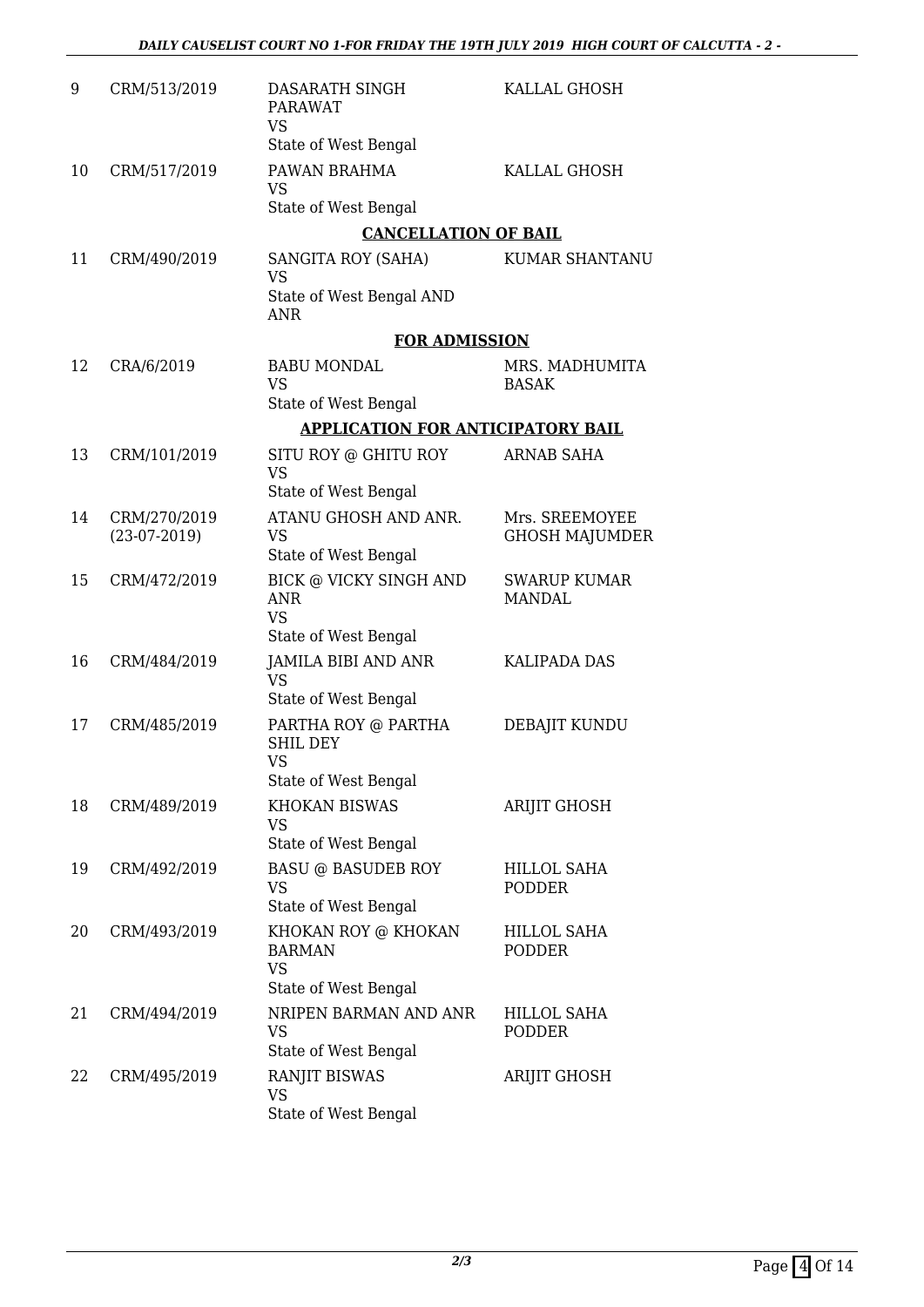#### *DAILY CAUSELIST COURT NO 1-FOR FRIDAY THE 19TH JULY 2019 HIGH COURT OF CALCUTTA - 3 -*

| 23 | CRM/499/2019 | RAMDAS DEBNATH<br>VS.<br>State of West Bengal                            | <b>ARIJIT GHOSH</b>          |
|----|--------------|--------------------------------------------------------------------------|------------------------------|
| 24 | CRM/501/2019 | JAMIRUL HOQUE AND ANR<br>VS<br>State of West Bengal                      | <b>ARIJIT GHOSH</b>          |
| 25 | CRM/502/2019 | ANOWAR HOSSAIN @<br><b>ANOYAR HUSSAIN</b><br>VS.<br>State of West Bengal | KALLAL GHOSH                 |
| 26 | CRM/503/2019 | MALIN BARMAN AND ORS<br>VS.<br>State of West Bengal                      | <b>HILLOL SAHA</b><br>PODDER |
| 27 | CRM/505/2019 | RISHI NARAYAN YADAV<br>VS<br>State of West Bengal                        | ARIJIT GHOSH                 |
| 28 | CRM/540/2019 | PLABITA BRAHMA (SAIBA)<br>AND ANR<br>VS.<br>State of West Bengal         | <b>SOURAV GANGULY</b>        |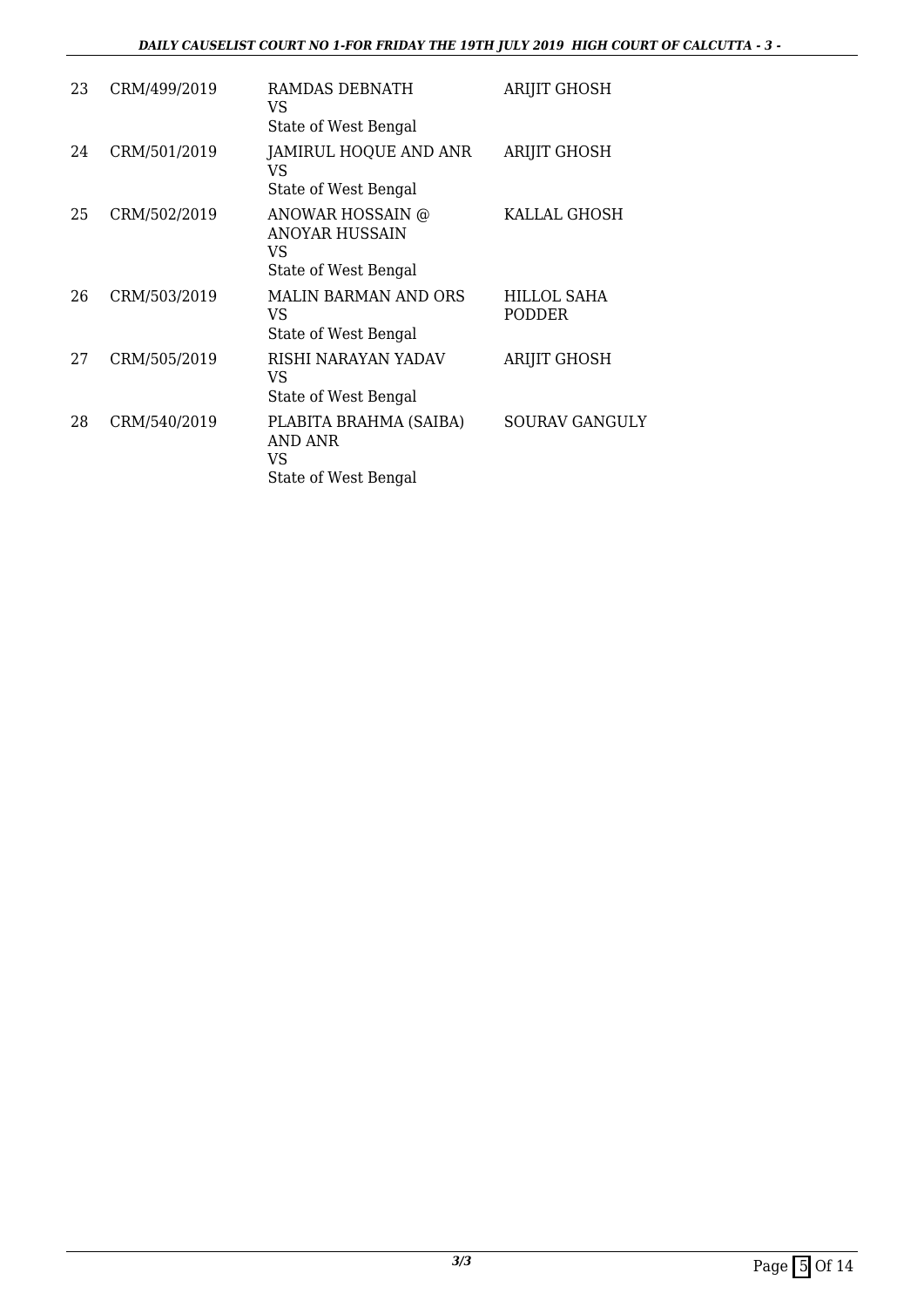

## Calcutta High Court **In The Circuit Bench at Jalpaiguri Appellate Side**

**DAILY CAUSELIST For Friday The 19th July 2019**

**COURT NO. 2**

**SINGLE BENCH (SB-II)**

**AT 10:30 AM**

#### **HON'BLE JUSTICE RAVI KRISHAN KAPUR**

**On Friday, 19th July, 2019 will sit singly and take all the matters required to be taken up by a Single Bench**

#### **TOP, AS ORDERED**

| $\mathbf{1}$ | WPA/127/2019                  | <b>DILIP KUMAR DAS</b><br><b>VS</b><br>State of West Bengal AND<br><b>Ors</b>                     | <b>DEBASISH</b><br>MUKHOPADHYAY           |
|--------------|-------------------------------|---------------------------------------------------------------------------------------------------|-------------------------------------------|
|              |                               | <b>CIVIL MOTION</b>                                                                               |                                           |
| 2            | CO/17/2019                    | <b>DILIP KUNDU</b><br>VS.<br>ART REEVES EXIM (INDIA)<br><b>PVT. LTD AND ORS</b>                   | <b>SUNIL KUMAR</b><br><b>SARKAR</b>       |
|              | IA NO: CAN/1/2019             |                                                                                                   |                                           |
| 3            | CO/22/2019<br>(On 24.07.2019) | Reshmi Das<br><b>VS</b><br>Suman Dutta                                                            | Sreemoyee Ghosh<br>Majumder               |
| 4            | CO/23/2019<br>(On 23.07.2019) | M/S CANNON PAPER<br><b>INDUSTRIES PVT LTD</b><br><b>VS</b><br>DAL BAHADUR THAPA AND<br><b>ORS</b> | <b>RAJAT DAS</b>                          |
| 5            | CO/24/2019<br>(On 22.07.2019) | <b>MAMTA DEVI GUPTA</b><br><b>VS</b><br><b>DULARI DEVI GUPTA</b>                                  | SIDHI SETHIA                              |
| 6            | CO/25/2019<br>(On 22.07.2019) | PIYALI BARMAN NEE ROY<br><b>VS</b><br>DEBENDRA NATH BARMAN                                        | <b>BIDHAN BARMAN</b>                      |
| 7            | CO/35/2019<br>(On 24.07.2019) | ABHRA SEN<br><b>VS</b><br>SMT.DEBOLINA PAUL (SEN)                                                 | MS. SUMAN<br><b>SEHANABIS</b><br>(MANDAL) |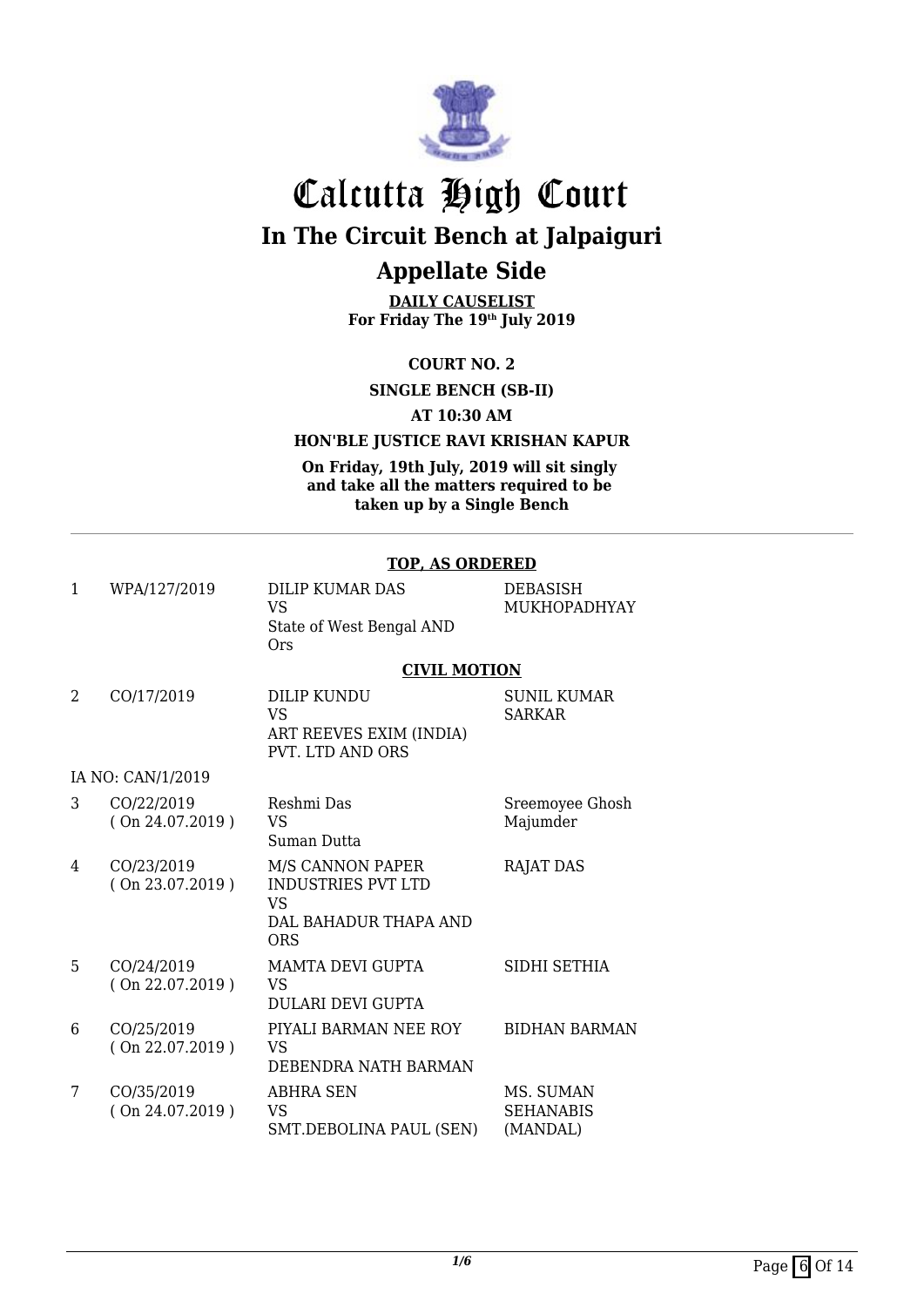| 8  | CO/31/2019                      | PASANG LAMA<br>VS<br>SUSHIL KUMAR AGARWAL                                                                                    | SAUMYAJYOTI DUTTA                     |
|----|---------------------------------|------------------------------------------------------------------------------------------------------------------------------|---------------------------------------|
| 9  | CO/37/2019                      | JALPAIGURI MUNCIPALITY<br>VS<br>HARI PRASAD SARMA AND<br><b>ORS</b>                                                          | DIPANKAR SEN                          |
| 10 | CO/38/2019                      | <b>BASANA BOSE</b><br>VS<br>ANTARA BOSE (GUPTA) AND<br><b>ANR</b>                                                            | SREEMOYEE GHOSH<br><b>MAJUMDAR</b>    |
|    |                                 | <b>EXTENSION OF INTERIM ORDER</b>                                                                                            |                                       |
| 11 | WPA/178/2019                    | MRS. PRIYANKA KUMARI<br><b>DUBEY</b><br><b>VS</b><br>THE WEST BENGAL<br><b>COLLEGE SERVICE</b><br><b>COMMISSION AND ORS.</b> |                                       |
|    |                                 | <b>LISTED MOTION</b>                                                                                                         |                                       |
| 12 | WPA/180/2019                    | A.T. SKRYPTION PVT. LTD.                                                                                                     | <b>KOUSHIK</b>                        |
|    |                                 | <b>AND ANR</b><br>VS<br>State of West Bengal AND<br><b>ORS</b>                                                               | <b>CHATTERJEE</b>                     |
| 13 | WPA/161/2019<br>(On 24.07.2019) | SANTANU GHOSH<br>VS<br>State of West Bengal and Ors.                                                                         | <b>ABHIMANYU</b><br><b>BANERJEE</b>   |
| 14 | WPA/182/2019<br>(On 22.07.2019) | <b>ROSHAN RAI</b><br>VS<br>State of West Bengal AND<br><b>ORS</b>                                                            | ANIRBAN BANERJEE                      |
| 15 | WPA/187/2019<br>(On 23.07.2019) | DARJEELING FLOUR MILLS<br>PRIVATE LIMITED<br>VS<br>State of West Bengal and<br>others                                        | <b>ARUP RATAN</b><br><b>CHOUDHURY</b> |
| 16 | WPA/173/2019<br>(On 23.07.2019) | RATHESWARI SARKAR<br>VS<br>UTTAR BANGA KRISHI<br>BISWAVIDYALAYA AND ORS.                                                     | <b>MARISHA MULLICK</b>                |
| 17 | WPA/133/2019                    | MD. FARUK AZAM<br>VS<br>State of West Bengal                                                                                 | MD. HABIBUR<br><b>RAHAMAN</b>         |
| 18 | WPA/141/2019                    | MD. KAZI MOSTOFA KAMAL<br><b>RABBANI</b><br>VS                                                                               | <b>BARNALI GUPTA</b>                  |
| 19 | WPA/176/2019                    | State of West Bengal<br><b>SUBHASH PANDIT</b><br>VS<br>State of West Bengal AND<br><b>ORS</b>                                | <b>JAGRITI MISHRA</b>                 |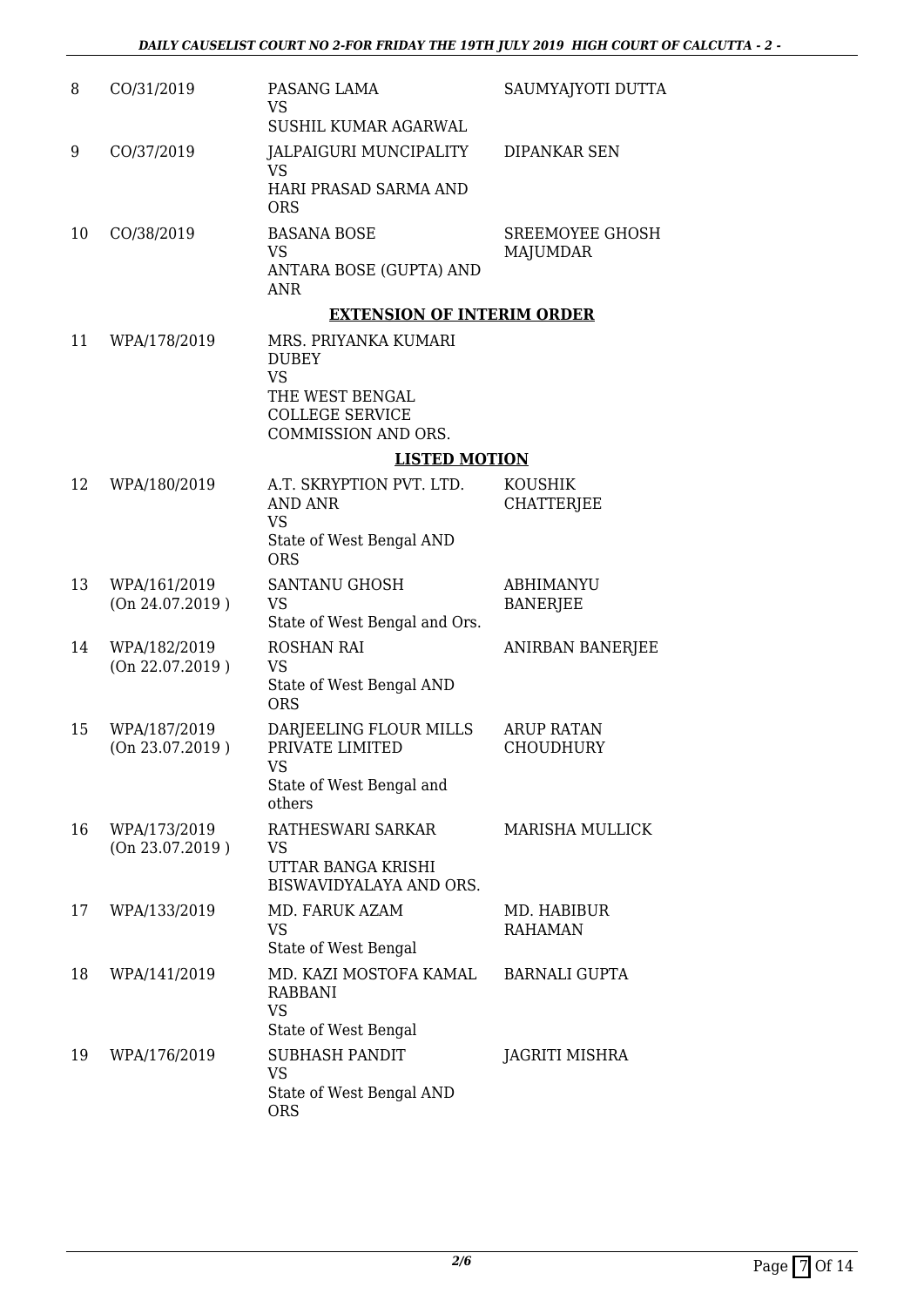| 20 | WPA/177/2019                      | <b>NAKUL PANDIT</b><br><b>VS</b><br>State of West Bengal AND                                            | JAGRITI MISHRA                         |
|----|-----------------------------------|---------------------------------------------------------------------------------------------------------|----------------------------------------|
| 21 | WPA/185/2019<br>(On 24.07.2019)   | <b>ORS</b><br><b>FAZLU RAHAMAN AND ORS</b><br><b>VS</b><br>State of West Bengal AND<br><b>ORS</b>       | DEBAJIT KUNDU                          |
| 22 | WPA/2/2019                        | <b>BHABESH CHANDRA</b><br><b>BARMAN</b><br><b>VS</b><br>State of West Bengal                            | <b>SUMAN SEHANABISH</b>                |
| 23 | WPA/169/2019<br>(On 25.07.2019)   | <b>GOURI CHAKRABORTY AND</b><br><b>ORS</b><br><b>VS</b><br>State of West Bengal AND<br><b>ORS</b>       | <b>NABANKUR PAUL</b>                   |
| 24 | WPA/174/2019<br>(On 24.07.2019)   | <b>ASHOK GHOSH</b><br><b>VS</b><br>Union of India AND ORS                                               | <b>ANIRBAN BANERJEE</b>                |
| 25 | WPA/64/2019                       | <b>SISIR KUMAR SARKAR</b><br><b>VS</b><br>State of West Bengal and Ors.                                 | <b>SAKHWAT</b><br><b>KHANDAKAR</b>     |
| 26 | WPA/87/2019<br>(On 22.07.2019)    | <b>MILAN DHAR</b><br><b>VS</b><br>State of West Bengal                                                  | <b>AMLAN KUMAR</b><br><b>MUKHERJEE</b> |
| 27 | WPA/92/2019                       | JHARNA MALLICK<br><b>VS</b><br>State of West Bengal AND<br><b>ORS</b>                                   | <b>MOHINOOR</b><br><b>RAHAMAN</b>      |
| 28 | WPA/84/2019<br>(On 25.07.2019)    | KALYAN KUMAR RAHA AND<br><b>ANR</b><br><b>VS</b><br>State of West Bengal AND<br><b>ORS</b>              | <b>ABHISEK BARAN DAS</b>               |
| 29 | WPA/202/2019                      | SAFIUL RAHAMAN<br>VS<br>State of West Bengal and Ors.                                                   | NILADRI SAHA                           |
| 30 | WPA/188/2019<br>(On 25. 07. 2019) | <b>DHARMENDRAN</b><br>NARAYANAN @<br>N.DHARMENDRAN<br><b>VS</b><br>THE UNION OF INDIA AND<br><b>ORS</b> | MRS.SREEMOYEE<br><b>GHOSH MAJUMDER</b> |
| 31 | WPA/189/2019                      | <b>BISWAJIT CHAKRABORTY</b><br><b>VS</b><br>State of West Bengal AND<br><b>ORS</b>                      | MRS. SANJITA<br><b>MONDAL</b>          |
| 32 | WPA/203/2019                      | MURSHID ALAM<br><b>VS</b><br>State of West Bengal and Ors.                                              | NILADRI SINHA                          |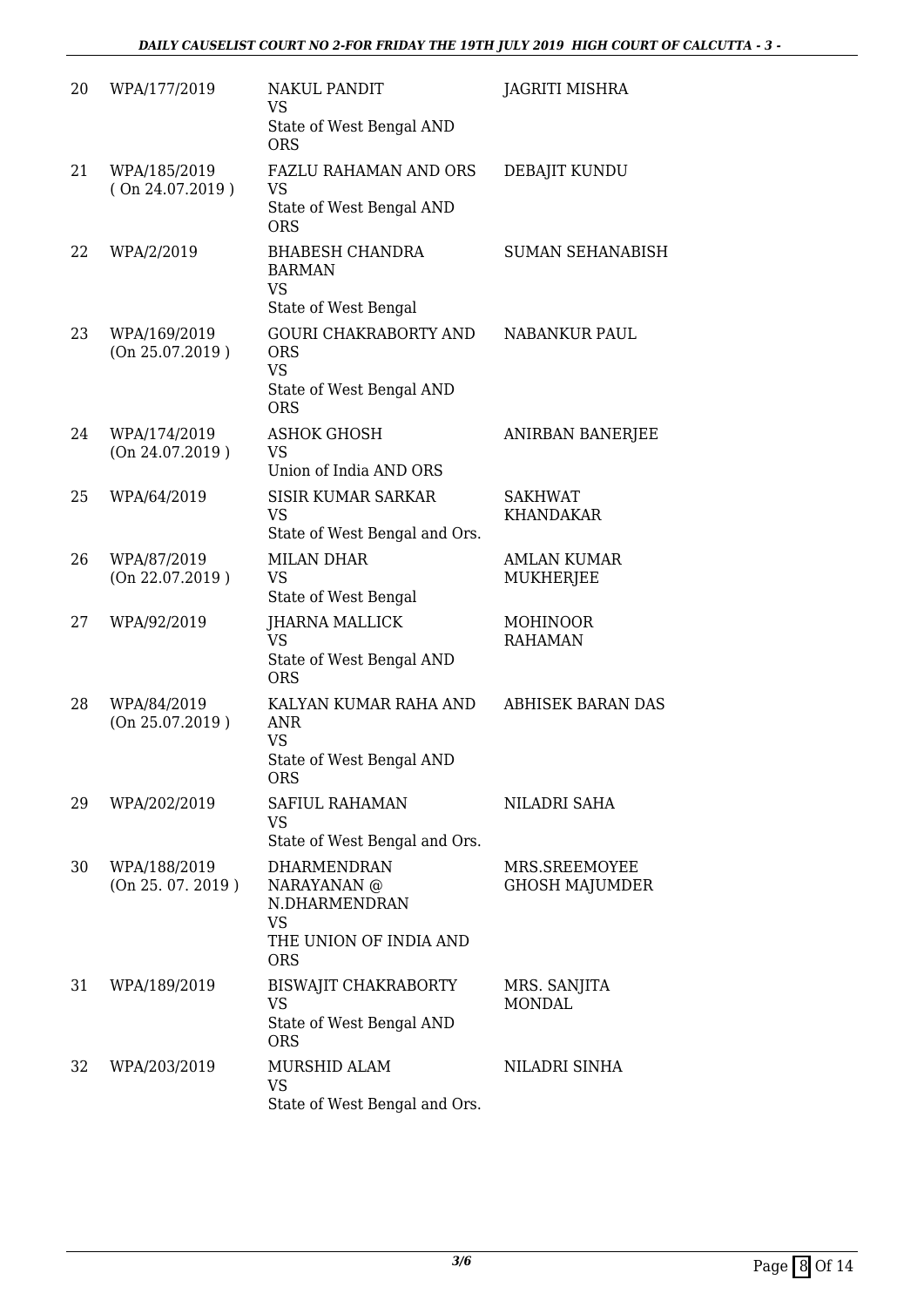| 33 | WPA/204/2019                    | M/S. MODERN ANIMAL<br>FEEDS (P) LTD.<br><b>VS</b><br>State of West Bengal                                           | <b>AVIROOP</b><br><b>BHATTACHARYA</b> |
|----|---------------------------------|---------------------------------------------------------------------------------------------------------------------|---------------------------------------|
| 34 | WPA/205/2019<br>(On 22.07.2019) | <b>DEBABRATA SARKAR</b><br><b>VS</b><br>State of West Bengal and Ors.                                               | MADHUSHRI DUTTA<br><b>MAJUMDAR</b>    |
| 35 | WPA/206/2019<br>(On 22.07.2019) | <b>SUSMITA SIDDHA</b><br><b>VS</b><br>State of West Bengal and Ors.                                                 | MADHUSHRI DUTTA<br><b>MAJUMDAR</b>    |
| 36 | WPA/208/2019<br>(On 22.07.2019) | ARUN KUMAR DAGA AND<br>ANR<br><b>VS</b><br>STATE OF WEST BENGAL<br><b>AND ORS</b>                                   | ANIRBAN BANERJEE                      |
| 37 | WPA/209/2019                    | <b>SOUVIK GHOSH</b><br><b>VS</b><br><b>STATE OF WEST BENGAL</b><br><b>AND ORS</b>                                   | <b>SOMESH KR GHOSH</b>                |
| 38 | WPA/210/2019                    | <b>RABBU HOSSEN</b><br><b>VS</b><br>STATE OF WEST BENGAL<br><b>AND ORS</b>                                          | <b>SOMESH KR GHOSH</b>                |
| 39 | WPA/238/2019<br>(On 24.07.2019) | Dr. SWETA GUPTA<br><b>VS</b><br>MEDICAL COUNCIL OF<br>WEST BENGAL AND ANR                                           | DEB KUMAR DEASHI                      |
| 40 | WPA/207/2019<br>(On 22.07.2019) | SHYAMAL GOYALA<br><b>VS</b><br>State of West Bengal AND<br><b>ORS</b>                                               | DEBAJIT KUNDU                         |
| 41 | WPA/211/2019<br>(On 22.07.2019) | SOHEL RAHAMAN<br><b>VS</b><br>State of West Bengal AND<br>ORS                                                       | JAGRITI MISHRA                        |
| 42 | WPA/221/2019<br>(On 23.07.2019) | <b>BIMAL CHANDRA</b><br><b>NARJINARY</b><br><b>VS</b><br>State of West Bengal AND<br><b>ORS</b>                     | KUMAR SHANTANU                        |
| 43 | WPA/227/2019                    | PINTU DEY<br>VS<br><b>WEST BENGAL STATE</b><br><b>ELECTRICITY</b><br>DISTRIBUTION COMPANY<br><b>LIMITED AND ORS</b> | ANIRBAN BANERJEE                      |
| 44 | WPA/228/2019                    | ANIL CHANDRA DEY<br><b>VS</b><br>State of West Bengal AND<br><b>ORS</b>                                             | ANIRBAN BANERJEE                      |
| 45 | WPA/244/2019<br>(On 22.07.2019) | USASHI DUTTA<br><b>VS</b><br>UCO BANK AND ORS                                                                       | <b>AJOY KUMAR</b><br><b>SINHANIA</b>  |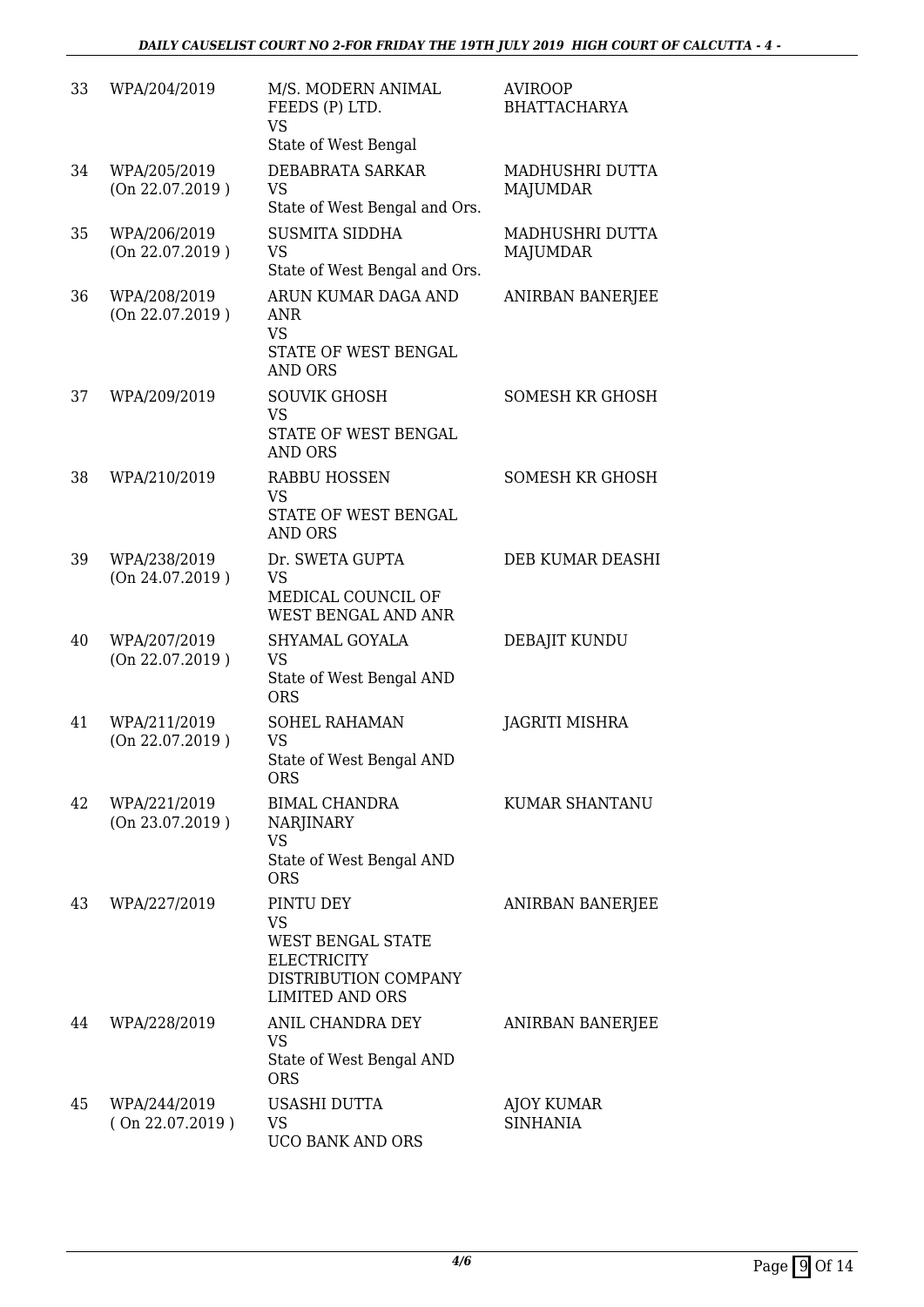| 46 | WPA/194/2019                    | <b>RAJDIP SARKAR</b><br><b>VS</b><br>State of West Bengal and Ors.                                                                   | <b>SOMESH KUMAR</b><br>GHOSH              |
|----|---------------------------------|--------------------------------------------------------------------------------------------------------------------------------------|-------------------------------------------|
| 47 | WPA/195/2019                    | <b>BISWAJIT BARMAN</b><br><b>VS</b><br>State of West Bengal and Ors.                                                                 | <b>SOMESH KUMAR</b><br><b>GHOSH</b>       |
| 48 | WPA/196/2019                    | <b>NAZRUL ISLAM</b><br><b>VS</b><br>State of West Bengal and Ors.                                                                    | <b>SOMESH KUMAR</b><br><b>GHOSH</b>       |
| 49 | WPA/197/2019                    | <b>SHIPRA RAY</b><br><b>VS</b><br>State of West Bengal and Ors.                                                                      | <b>SOMESH KUMAR</b><br><b>GHOSH</b>       |
| 50 | WPA/198/2019                    | <b>SUBHANKAR SARKAR</b><br><b>VS</b><br>State of West Bengal and Ors.                                                                | <b>SOMESH KUMAR</b><br><b>GHOSH</b>       |
| 51 | WPA/213/2019                    | <b>RAJIB ROY</b><br><b>VS</b><br>State of West Bengal                                                                                | <b>SOMESH KUMAR</b><br><b>GHOSH</b>       |
| 52 | WPA/219/2019                    | <b>GIRIN DAS</b><br><b>VS</b><br>State of West Bengal AND<br><b>ORS</b>                                                              | <b>JAGRITI MISHRA</b>                     |
| 53 | WPA/224/2019                    | <b>GOBINDA SHIL</b><br><b>VS</b><br>State of West Bengal AND<br><b>ORS</b>                                                           | JAGRITI MISHRA                            |
| 54 | WPA/226/2019                    | <b>GOPAL BANIK</b><br><b>VS</b><br>State of West Bengal AND<br><b>ORS</b>                                                            | <b>JAGRITI MISHRA</b>                     |
| 55 | WPA/235/2019                    | LEKHA ROY AND ORS<br><b>VS</b><br>State of West Bengal AND<br><b>ORS</b>                                                             | <b>JAGRITI MISHRA</b>                     |
| 56 | WPA/237/2019                    | SUBRATA KUMAR<br><b>MAJUMDAR</b><br><b>VS</b><br>WEST BENGAL STATE<br><b>ELECTRICITY</b><br>DISTRIBUTION COMPANY<br>LIMITED AND ORS. | <b>ANIL KUMAR</b><br><b>CHATTOPADHYAY</b> |
|    |                                 | <b>APPLICATION</b>                                                                                                                   |                                           |
| 57 | IA NO. CAN/1/2019               | RADHARANI TEA COMPANY<br>PRIVATE LIMITED AND ANR                                                                                     | RITIKA SOMANI                             |
|    | (Restoration)<br>In WPA/78/2019 | Vs<br><b>EMPLOYEES PROVIDENT</b><br><b>FUND ORGANIZATION AND</b><br><b>ORS</b>                                                       |                                           |
|    |                                 | <b>FOR HEARING</b>                                                                                                                   |                                           |
| 58 | WPA/16/2019<br>(On 24.07.2019)  | SOMNATH GOSWAMI<br><b>VS</b><br>State of West Bengal And                                                                             | <b>BIKRAM BANERJEE</b>                    |

Ors.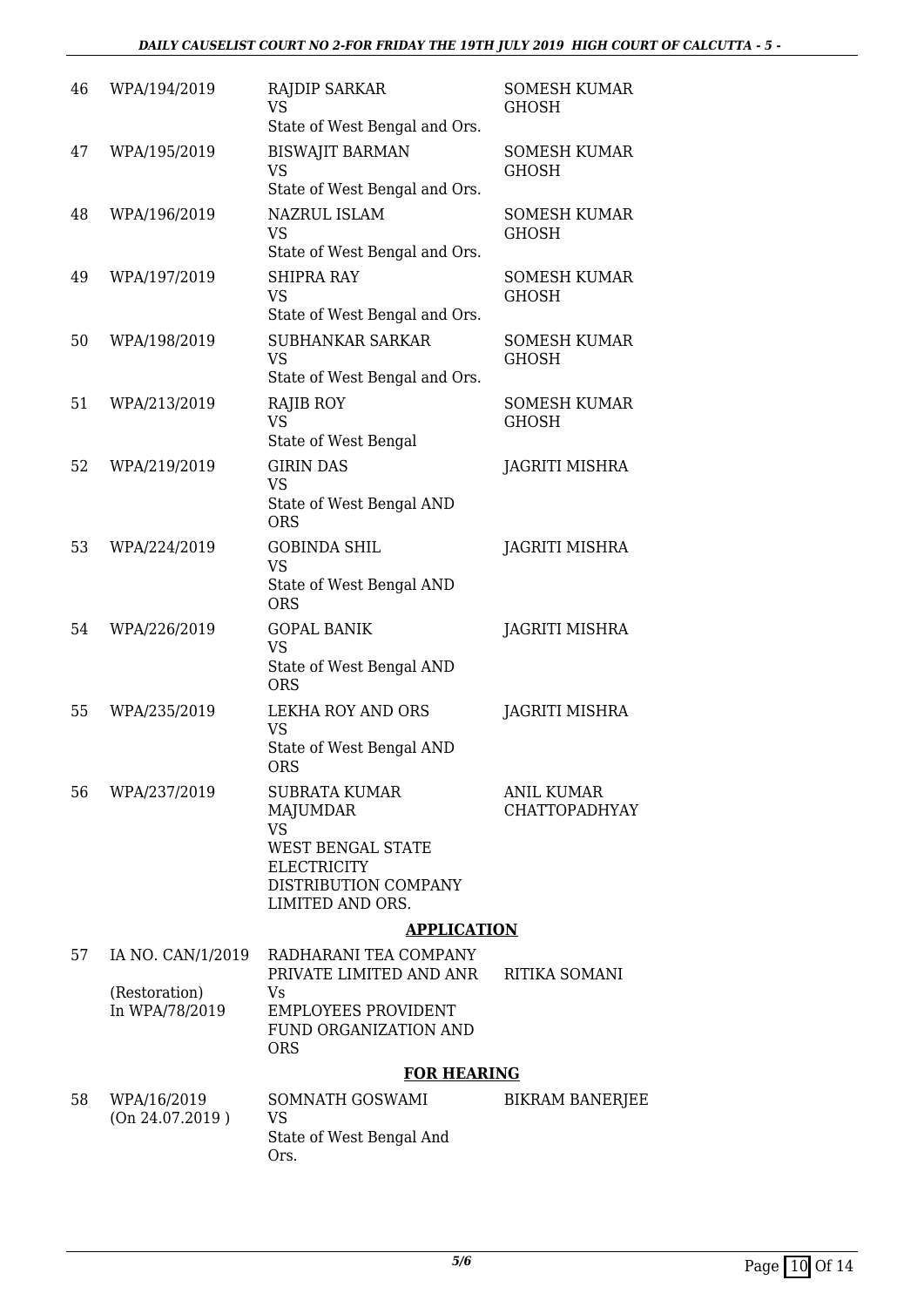| 59 | WPA/122/2019                    | SUNIL SARAOGI AND ANR<br>VS<br>CENTRAL BANK OF INDIA<br>AND ORS                                 | <b>SUSHIL GOENKA</b> |
|----|---------------------------------|-------------------------------------------------------------------------------------------------|----------------------|
| 60 | WPA/172/2019<br>(On 25.07.2019) | ANUGRAH CONSTRUCTION<br>PRIVATE LIMITED<br>VS<br>THE INSPECTOR GENERAL<br>OF REGISTRATION (IGR) | MRS. NISHA GUPTA     |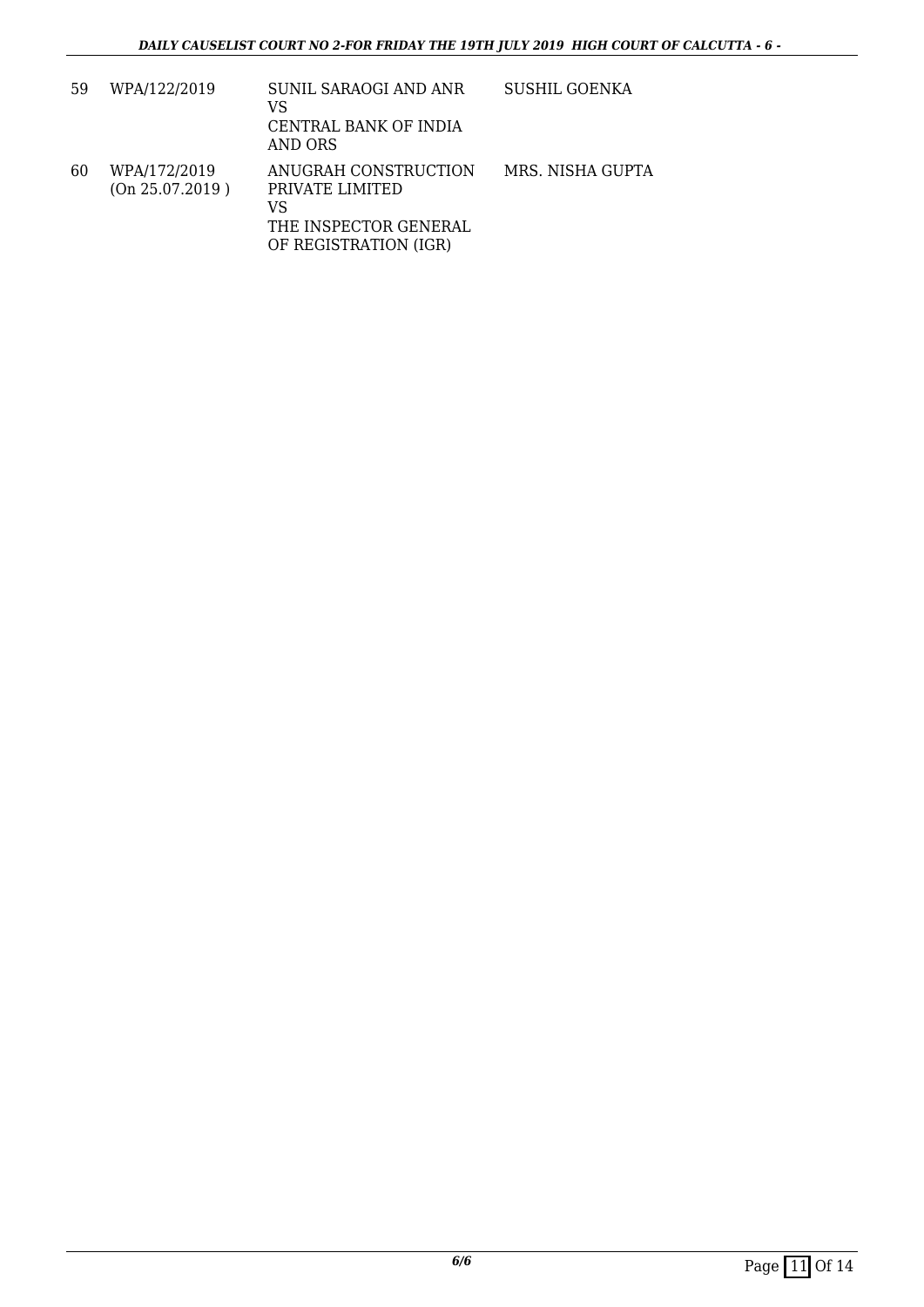

# In The High Court at Calcutta

**DAILY CAUSELIST For Friday The 19th July 2019**

**COURT NO. 3**

**SINGLE BENCH (SB-III)**

**AT 12:00 PM**

**HON'BLE JUSTICE SUBHASIS DASGUPTA**

**On Friday, 19th July, 2019 will sit singly at 12:00 P.M. take all the matters required to taken up by a Single Bench.**

#### **BAIL IN CONNECTION WITH APPEAL**

ARNAB SAHA

1 CRA/4/2019 HEMANTA BARMAN VS State of West Bengal

IA NO: CRAN/1/2019

#### **FOR ADMISSION**

2 CRA/9/2019 WEST BENGAL STATE ELECTRICITY DIST. CO. LTD. VS THE STATE OF WEST BENGAL AND ORS ANIKET MITRA

IA NO: CRAN/1/2019

#### **MOTION**

3 CRR/54/2019 SADHAN DAS @ SADHAN KUMAR DAS AND ORS VS State of West Bengal ARIJIT GHOSH IA NO: CRAN/1/2019 4 CRR/56/2019 PARNA SANTRA NEE SARKAR AND ANR VS DIPAK KUMAR SANTRA DEBORSHI DHAR 5 CRR/49/2019 ( On 23.07.2019 ) SAJAL SHARMA VS HIRANMOY DEBNATH

State of West Bengal IA NO: CRAN/1/2019 6 CRR/50/2019 ( On 23.07.2019 ) SAJAL SHARMA VS State of West Bengal HIRANMOY DEBNATH

IA NO: CRAN/1/2019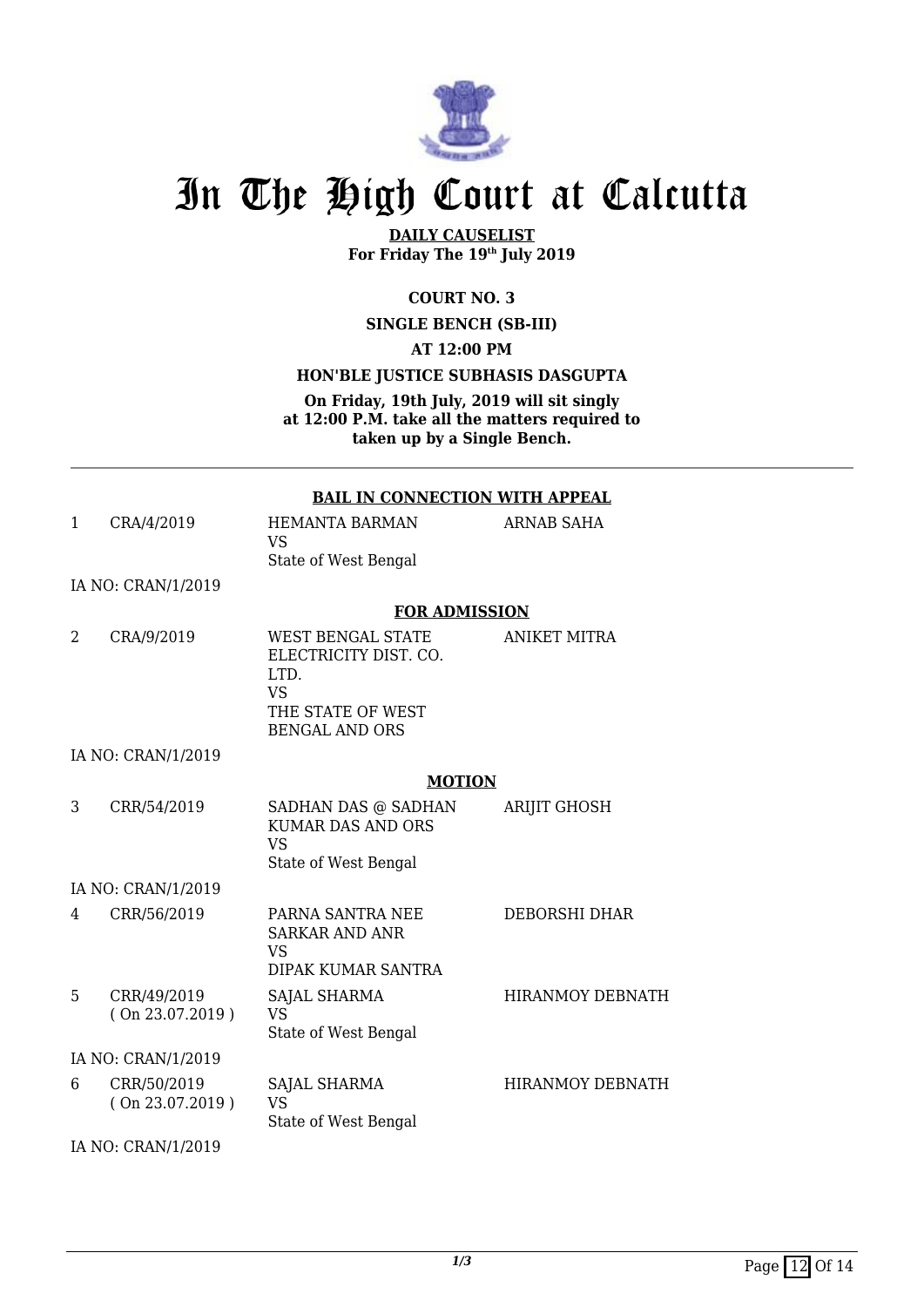| 7  | CRR/53/2019                    | ANIL CHANDRA BARMAN<br><b>VS</b><br>State of West Bengal                                     | MS. SUMAN<br><b>SEHANABIS</b><br>(MANDAL) |
|----|--------------------------------|----------------------------------------------------------------------------------------------|-------------------------------------------|
| 8  | CRR/57/2019                    | SUJIT BHATTACHARYA AND<br><b>ORS</b><br><b>VS</b><br>State of West Bengal                    | <b>SHIVANGI THARD</b>                     |
|    | IA NO: CRAN/1/2019             |                                                                                              |                                           |
| 9  | CRR/52/2019<br>(On 24.07.2019) | PANCHDEV KUMAR SHAW<br><b>VS</b><br>State of West Bengal                                     | <b>MISS SUMANA</b><br><b>SEHANABIS</b>    |
| 10 | CRR/12/2019<br>(On 24.07.2019) | SITARAM MOHATA<br><b>VS</b><br>State of West Bengal                                          | <b>VIJAY VERMA</b>                        |
| 11 | CRR/37/2019<br>(On 23.07.2019) | <b>ASHOK SHA</b><br><b>VS</b><br>State of West Bengal AND<br><b>ANR</b>                      | <b>SUMAN SCHENABIS</b><br>(MONDAL)        |
| 12 | CRR/17/2019<br>(On 22.07.2019) | PAWAN KUMAR VERMA<br>AND ANR.<br><b>VS</b><br>State of West Bengal AND<br><b>ANR</b>         | <b>MOYUKH</b><br>MUKHERJEE                |
| 13 | CRR/18/2019<br>(On 22.07.2019) | PAWAN KUMAR VERMA<br><b>AND ANR</b><br><b>VS</b><br>State of West Bengal AND<br><b>ANR</b>   | <b>MOYUKH</b><br>MUKHERJEE                |
|    |                                | <b>LISTED MOTION</b>                                                                         |                                           |
| 14 | WPA/97/2019                    | DEBOBRATA PRAMANIK<br>AND ORS.<br><b>VS</b>                                                  | <b>SUBHASISH MISRA</b>                    |
|    | 15 WPA/115/2019                | State of West Bengal<br>ALOK KUMAR DUTTA AND<br>ANR<br><b>VS</b><br>State of West Bengal AND | <b>SREEMOYEE GHOSH</b><br>MAJUMDER        |
| 16 | WPA/134/2019                   | <b>ORS</b><br>SMT. DIPA DAS<br><b>VS</b><br>State of West Bengal                             | <b>SOMESH KUMAR</b><br><b>GHOSH</b>       |
| 17 | WPA/142/2019                   | MD.ASADUZZAMAN AND<br>ANR<br><b>VS</b><br>State of West Bengal AND<br><b>ORS</b>             | <b>JAGRITI MISHRA</b>                     |
| 18 | WPA/147/2019                   | <b>JYOTSNA GOPE</b><br><b>VS</b><br>State of West Bengal and Ors.                            | ARPITA SAHA                               |

#### **APPLICATION**